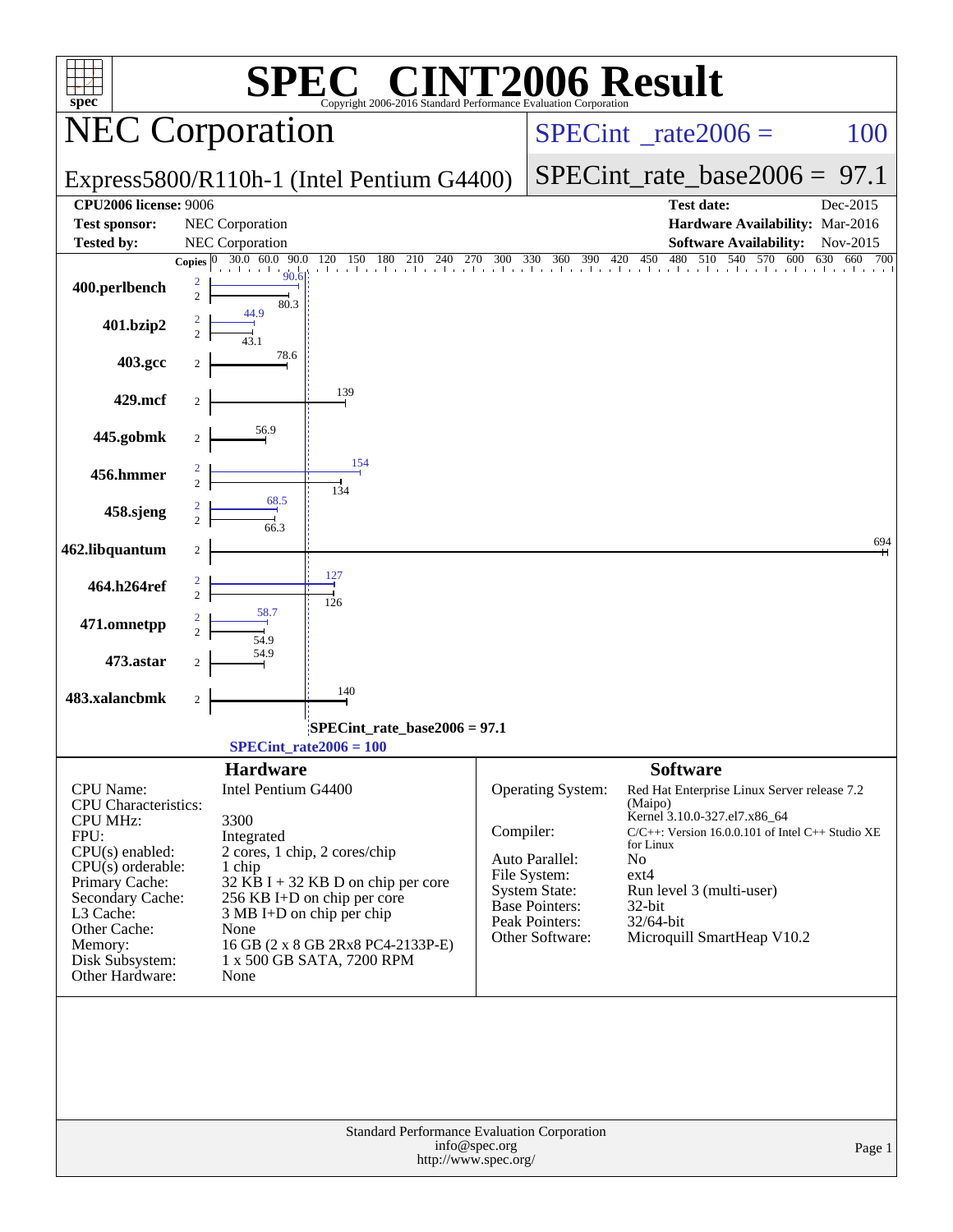

# NEC Corporation

SPECint rate $2006 = 100$ 

Express5800/R110h-1 (Intel Pentium G4400)

[SPECint\\_rate\\_base2006 =](http://www.spec.org/auto/cpu2006/Docs/result-fields.html#SPECintratebase2006) 97.1

#### **[CPU2006 license:](http://www.spec.org/auto/cpu2006/Docs/result-fields.html#CPU2006license)** 9006 **[Test date:](http://www.spec.org/auto/cpu2006/Docs/result-fields.html#Testdate)** Dec-2015

**[Test sponsor:](http://www.spec.org/auto/cpu2006/Docs/result-fields.html#Testsponsor)** NEC Corporation **[Hardware Availability:](http://www.spec.org/auto/cpu2006/Docs/result-fields.html#HardwareAvailability)** Mar-2016 **[Tested by:](http://www.spec.org/auto/cpu2006/Docs/result-fields.html#Testedby)** NEC Corporation **[Software Availability:](http://www.spec.org/auto/cpu2006/Docs/result-fields.html#SoftwareAvailability)** Nov-2015

#### **[Results Table](http://www.spec.org/auto/cpu2006/Docs/result-fields.html#ResultsTable)**

|                                                                                                          | <b>Base</b>              |                |       |                |       |                |             | <b>Peak</b>    |                |              |                |              |                |              |
|----------------------------------------------------------------------------------------------------------|--------------------------|----------------|-------|----------------|-------|----------------|-------------|----------------|----------------|--------------|----------------|--------------|----------------|--------------|
| <b>Benchmark</b>                                                                                         | <b>Copies</b>            | <b>Seconds</b> | Ratio | <b>Seconds</b> | Ratio | <b>Seconds</b> | Ratio       | <b>Copies</b>  | <b>Seconds</b> | <b>Ratio</b> | <b>Seconds</b> | <b>Ratio</b> | <b>Seconds</b> | <b>Ratio</b> |
| 400.perlbench                                                                                            |                          | 244            | 80.2  | 243            | 80.3  | 243            | 80.3        |                | 216            | 90.6         | 216            | 90.7         | 216            | 90.6         |
| 401.bzip2                                                                                                |                          | 450            | 42.9  | 445            | 43.4  | 448            | 43.1        |                | 430            | 44.9         | 428            | 45.0         | 430            | 44.9         |
| $403.\text{gcc}$                                                                                         | $\mathfrak{D}$           | 204            | 78.8  | 206            | 78.3  | 205            | 78.6        | $\overline{2}$ | 204            | 78.8         | 206            | 78.3         | 205            | 78.6         |
| $429$ .mcf                                                                                               | $\overline{c}$           | 131            | 139   | 132            | 139   | 132            | 139         | ◠              | 131            | 139          | 132            | 139          | 132            | <u>139</u>   |
| $445$ .gobmk                                                                                             |                          | 369            | 56.8  | 369            | 56.9  | 369            | <u>56.9</u> |                | 369            | 56.8         | 369            | 56.9         | 369            | 56.9         |
| 456.hmmer                                                                                                |                          | 140            | 133   | 139            | 134   | 140            | 134         |                | <u>121</u>     | 154          | 121            | 154          | 122            | 153          |
| $458$ .sjeng                                                                                             | $\overline{c}$           | 365            | 66.3  | 365            | 66.4  | 365            | 66.3        | $\overline{2}$ | 353            | 68.5         | 353            | 68.5         | 353            | 68.5         |
| 462.libquantum                                                                                           |                          | 59.7           | 694   | 59.6           | 695   | 60.1           | 689         |                | 59.7           | 694          | 59.6           | 695          | 60.1           | 689          |
| 464.h264ref                                                                                              | $\mathfrak{D}$           | 351            | 126   | 350            | 126   | 351            | 126         |                | 348            | 127          | 349            | 127          | 348            | 127          |
| 471.omnetpp                                                                                              |                          | 227            | 55.0  | 228            | 54.9  | 228            | 54.9        |                | 213            | 58.7         | 213            | 58.6         | 213            | 58.7         |
| 473.astar                                                                                                | $\overline{\mathcal{L}}$ | 255            | 55.0  | 256            | 54.9  | 257            | 54.7        | $\overline{ }$ | 255            | 55.0         | 256            | 54.9         | 257            | 54.7         |
| 483.xalancbmk                                                                                            | $\overline{c}$           | 98.7           | 140   | 98.9           | 140   | 98.9           | 139         |                | 98.7           | 140          | 98.9           | 140          | 98.9           | 139          |
| Results appear in the order in which they were run. Bold underlined text indicates a median measurement. |                          |                |       |                |       |                |             |                |                |              |                |              |                |              |

#### **[Submit Notes](http://www.spec.org/auto/cpu2006/Docs/result-fields.html#SubmitNotes)**

 The taskset mechanism was used to bind copies to processors. The config file option 'submit' was used to generate taskset commands to bind each copy to a specific processor. For details, please see the config file.

#### **[Operating System Notes](http://www.spec.org/auto/cpu2006/Docs/result-fields.html#OperatingSystemNotes)**

Stack size set to unlimited using "ulimit -s unlimited"

#### **[Platform Notes](http://www.spec.org/auto/cpu2006/Docs/result-fields.html#PlatformNotes)**

 BIOS Settings: Power Management Policy: Custom Energy Performance: Performance

#### **[General Notes](http://www.spec.org/auto/cpu2006/Docs/result-fields.html#GeneralNotes)**

Environment variables set by runspec before the start of the run: LD\_LIBRARY\_PATH = "/home/cpu2006/libs/32:/home/cpu2006/libs/64:/home/cpu2006/sh"

 Binaries compiled on a system with 1x Intel Core i5-4670K CPU + 32GB memory using RedHat EL 7.1 Transparent Huge Pages enabled with: echo always > /sys/kernel/mm/transparent\_hugepage/enabled

> Standard Performance Evaluation Corporation [info@spec.org](mailto:info@spec.org) <http://www.spec.org/>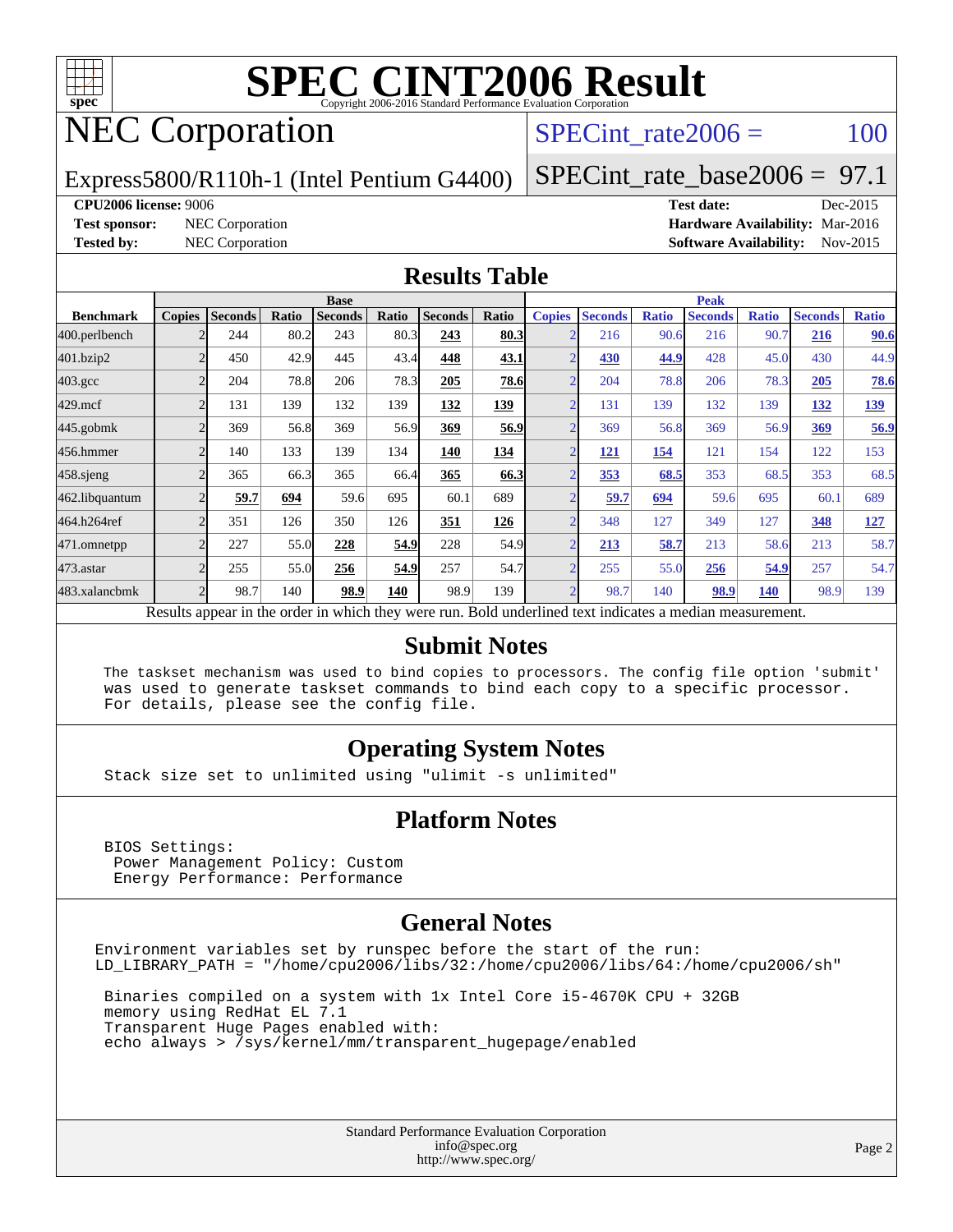

NEC Corporation

SPECint rate $2006 = 100$ 

[SPECint\\_rate\\_base2006 =](http://www.spec.org/auto/cpu2006/Docs/result-fields.html#SPECintratebase2006) 97.1

Express5800/R110h-1 (Intel Pentium G4400)

**[Test sponsor:](http://www.spec.org/auto/cpu2006/Docs/result-fields.html#Testsponsor)** NEC Corporation **NEC Corporation [Hardware Availability:](http://www.spec.org/auto/cpu2006/Docs/result-fields.html#HardwareAvailability)** Mar-2016

**[CPU2006 license:](http://www.spec.org/auto/cpu2006/Docs/result-fields.html#CPU2006license)** 9006 **[Test date:](http://www.spec.org/auto/cpu2006/Docs/result-fields.html#Testdate)** Dec-2015 **[Tested by:](http://www.spec.org/auto/cpu2006/Docs/result-fields.html#Testedby)** NEC Corporation **[Software Availability:](http://www.spec.org/auto/cpu2006/Docs/result-fields.html#SoftwareAvailability)** Nov-2015

## **[Base Compiler Invocation](http://www.spec.org/auto/cpu2006/Docs/result-fields.html#BaseCompilerInvocation)**

[C benchmarks](http://www.spec.org/auto/cpu2006/Docs/result-fields.html#Cbenchmarks):

[icc -m32 -L/opt/intel/compilers\\_and\\_libraries\\_2016/linux/compiler/lib/ia32\\_lin](http://www.spec.org/cpu2006/results/res2016q1/cpu2006-20160125-38816.flags.html#user_CCbase_intel_icc_e10256ba5924b668798078a321b0cb3f)

#### [C++ benchmarks:](http://www.spec.org/auto/cpu2006/Docs/result-fields.html#CXXbenchmarks)

[icpc -m32 -L/opt/intel/compilers\\_and\\_libraries\\_2016/linux/compiler/lib/ia32\\_lin](http://www.spec.org/cpu2006/results/res2016q1/cpu2006-20160125-38816.flags.html#user_CXXbase_intel_icpc_b4f50a394bdb4597aa5879c16bc3f5c5)

## **[Base Portability Flags](http://www.spec.org/auto/cpu2006/Docs/result-fields.html#BasePortabilityFlags)**

 400.perlbench: [-D\\_FILE\\_OFFSET\\_BITS=64](http://www.spec.org/cpu2006/results/res2016q1/cpu2006-20160125-38816.flags.html#user_basePORTABILITY400_perlbench_file_offset_bits_64_438cf9856305ebd76870a2c6dc2689ab) [-DSPEC\\_CPU\\_LINUX\\_IA32](http://www.spec.org/cpu2006/results/res2016q1/cpu2006-20160125-38816.flags.html#b400.perlbench_baseCPORTABILITY_DSPEC_CPU_LINUX_IA32) 401.bzip2: [-D\\_FILE\\_OFFSET\\_BITS=64](http://www.spec.org/cpu2006/results/res2016q1/cpu2006-20160125-38816.flags.html#user_basePORTABILITY401_bzip2_file_offset_bits_64_438cf9856305ebd76870a2c6dc2689ab) 403.gcc: [-D\\_FILE\\_OFFSET\\_BITS=64](http://www.spec.org/cpu2006/results/res2016q1/cpu2006-20160125-38816.flags.html#user_basePORTABILITY403_gcc_file_offset_bits_64_438cf9856305ebd76870a2c6dc2689ab) 429.mcf: [-D\\_FILE\\_OFFSET\\_BITS=64](http://www.spec.org/cpu2006/results/res2016q1/cpu2006-20160125-38816.flags.html#user_basePORTABILITY429_mcf_file_offset_bits_64_438cf9856305ebd76870a2c6dc2689ab) 445.gobmk: [-D\\_FILE\\_OFFSET\\_BITS=64](http://www.spec.org/cpu2006/results/res2016q1/cpu2006-20160125-38816.flags.html#user_basePORTABILITY445_gobmk_file_offset_bits_64_438cf9856305ebd76870a2c6dc2689ab) 456.hmmer: [-D\\_FILE\\_OFFSET\\_BITS=64](http://www.spec.org/cpu2006/results/res2016q1/cpu2006-20160125-38816.flags.html#user_basePORTABILITY456_hmmer_file_offset_bits_64_438cf9856305ebd76870a2c6dc2689ab) 458.sjeng: [-D\\_FILE\\_OFFSET\\_BITS=64](http://www.spec.org/cpu2006/results/res2016q1/cpu2006-20160125-38816.flags.html#user_basePORTABILITY458_sjeng_file_offset_bits_64_438cf9856305ebd76870a2c6dc2689ab) 462.libquantum: [-D\\_FILE\\_OFFSET\\_BITS=64](http://www.spec.org/cpu2006/results/res2016q1/cpu2006-20160125-38816.flags.html#user_basePORTABILITY462_libquantum_file_offset_bits_64_438cf9856305ebd76870a2c6dc2689ab) [-DSPEC\\_CPU\\_LINUX](http://www.spec.org/cpu2006/results/res2016q1/cpu2006-20160125-38816.flags.html#b462.libquantum_baseCPORTABILITY_DSPEC_CPU_LINUX) 464.h264ref: [-D\\_FILE\\_OFFSET\\_BITS=64](http://www.spec.org/cpu2006/results/res2016q1/cpu2006-20160125-38816.flags.html#user_basePORTABILITY464_h264ref_file_offset_bits_64_438cf9856305ebd76870a2c6dc2689ab) 471.omnetpp: [-D\\_FILE\\_OFFSET\\_BITS=64](http://www.spec.org/cpu2006/results/res2016q1/cpu2006-20160125-38816.flags.html#user_basePORTABILITY471_omnetpp_file_offset_bits_64_438cf9856305ebd76870a2c6dc2689ab) 473.astar: [-D\\_FILE\\_OFFSET\\_BITS=64](http://www.spec.org/cpu2006/results/res2016q1/cpu2006-20160125-38816.flags.html#user_basePORTABILITY473_astar_file_offset_bits_64_438cf9856305ebd76870a2c6dc2689ab) 483.xalancbmk: [-D\\_FILE\\_OFFSET\\_BITS=64](http://www.spec.org/cpu2006/results/res2016q1/cpu2006-20160125-38816.flags.html#user_basePORTABILITY483_xalancbmk_file_offset_bits_64_438cf9856305ebd76870a2c6dc2689ab) [-DSPEC\\_CPU\\_LINUX](http://www.spec.org/cpu2006/results/res2016q1/cpu2006-20160125-38816.flags.html#b483.xalancbmk_baseCXXPORTABILITY_DSPEC_CPU_LINUX)

## **[Base Optimization Flags](http://www.spec.org/auto/cpu2006/Docs/result-fields.html#BaseOptimizationFlags)**

[C benchmarks](http://www.spec.org/auto/cpu2006/Docs/result-fields.html#Cbenchmarks):

[-xSSE4.2](http://www.spec.org/cpu2006/results/res2016q1/cpu2006-20160125-38816.flags.html#user_CCbase_f-xSSE42_f91528193cf0b216347adb8b939d4107) [-ipo](http://www.spec.org/cpu2006/results/res2016q1/cpu2006-20160125-38816.flags.html#user_CCbase_f-ipo) [-O3](http://www.spec.org/cpu2006/results/res2016q1/cpu2006-20160125-38816.flags.html#user_CCbase_f-O3) [-no-prec-div](http://www.spec.org/cpu2006/results/res2016q1/cpu2006-20160125-38816.flags.html#user_CCbase_f-no-prec-div) [-opt-prefetch](http://www.spec.org/cpu2006/results/res2016q1/cpu2006-20160125-38816.flags.html#user_CCbase_f-opt-prefetch) [-opt-mem-layout-trans=3](http://www.spec.org/cpu2006/results/res2016q1/cpu2006-20160125-38816.flags.html#user_CCbase_f-opt-mem-layout-trans_a7b82ad4bd7abf52556d4961a2ae94d5)

[C++ benchmarks:](http://www.spec.org/auto/cpu2006/Docs/result-fields.html#CXXbenchmarks)

[-xSSE4.2](http://www.spec.org/cpu2006/results/res2016q1/cpu2006-20160125-38816.flags.html#user_CXXbase_f-xSSE42_f91528193cf0b216347adb8b939d4107) [-ipo](http://www.spec.org/cpu2006/results/res2016q1/cpu2006-20160125-38816.flags.html#user_CXXbase_f-ipo) [-O3](http://www.spec.org/cpu2006/results/res2016q1/cpu2006-20160125-38816.flags.html#user_CXXbase_f-O3) [-no-prec-div](http://www.spec.org/cpu2006/results/res2016q1/cpu2006-20160125-38816.flags.html#user_CXXbase_f-no-prec-div) [-opt-prefetch](http://www.spec.org/cpu2006/results/res2016q1/cpu2006-20160125-38816.flags.html#user_CXXbase_f-opt-prefetch) [-opt-mem-layout-trans=3](http://www.spec.org/cpu2006/results/res2016q1/cpu2006-20160125-38816.flags.html#user_CXXbase_f-opt-mem-layout-trans_a7b82ad4bd7abf52556d4961a2ae94d5) [-Wl,-z,muldefs](http://www.spec.org/cpu2006/results/res2016q1/cpu2006-20160125-38816.flags.html#user_CXXbase_link_force_multiple1_74079c344b956b9658436fd1b6dd3a8a) [-L/sh -lsmartheap](http://www.spec.org/cpu2006/results/res2016q1/cpu2006-20160125-38816.flags.html#user_CXXbase_SmartHeap_32f6c82aa1ed9c52345d30cf6e4a0499)

## **[Base Other Flags](http://www.spec.org/auto/cpu2006/Docs/result-fields.html#BaseOtherFlags)**

[C benchmarks](http://www.spec.org/auto/cpu2006/Docs/result-fields.html#Cbenchmarks):

403.gcc: [-Dalloca=\\_alloca](http://www.spec.org/cpu2006/results/res2016q1/cpu2006-20160125-38816.flags.html#b403.gcc_baseEXTRA_CFLAGS_Dalloca_be3056838c12de2578596ca5467af7f3)

## **[Peak Compiler Invocation](http://www.spec.org/auto/cpu2006/Docs/result-fields.html#PeakCompilerInvocation)**

[C benchmarks \(except as noted below\)](http://www.spec.org/auto/cpu2006/Docs/result-fields.html#Cbenchmarksexceptasnotedbelow):

[icc -m32 -L/opt/intel/compilers\\_and\\_libraries\\_2016/linux/compiler/lib/ia32\\_lin](http://www.spec.org/cpu2006/results/res2016q1/cpu2006-20160125-38816.flags.html#user_CCpeak_intel_icc_e10256ba5924b668798078a321b0cb3f)

Continued on next page

Standard Performance Evaluation Corporation [info@spec.org](mailto:info@spec.org) <http://www.spec.org/>

Page 3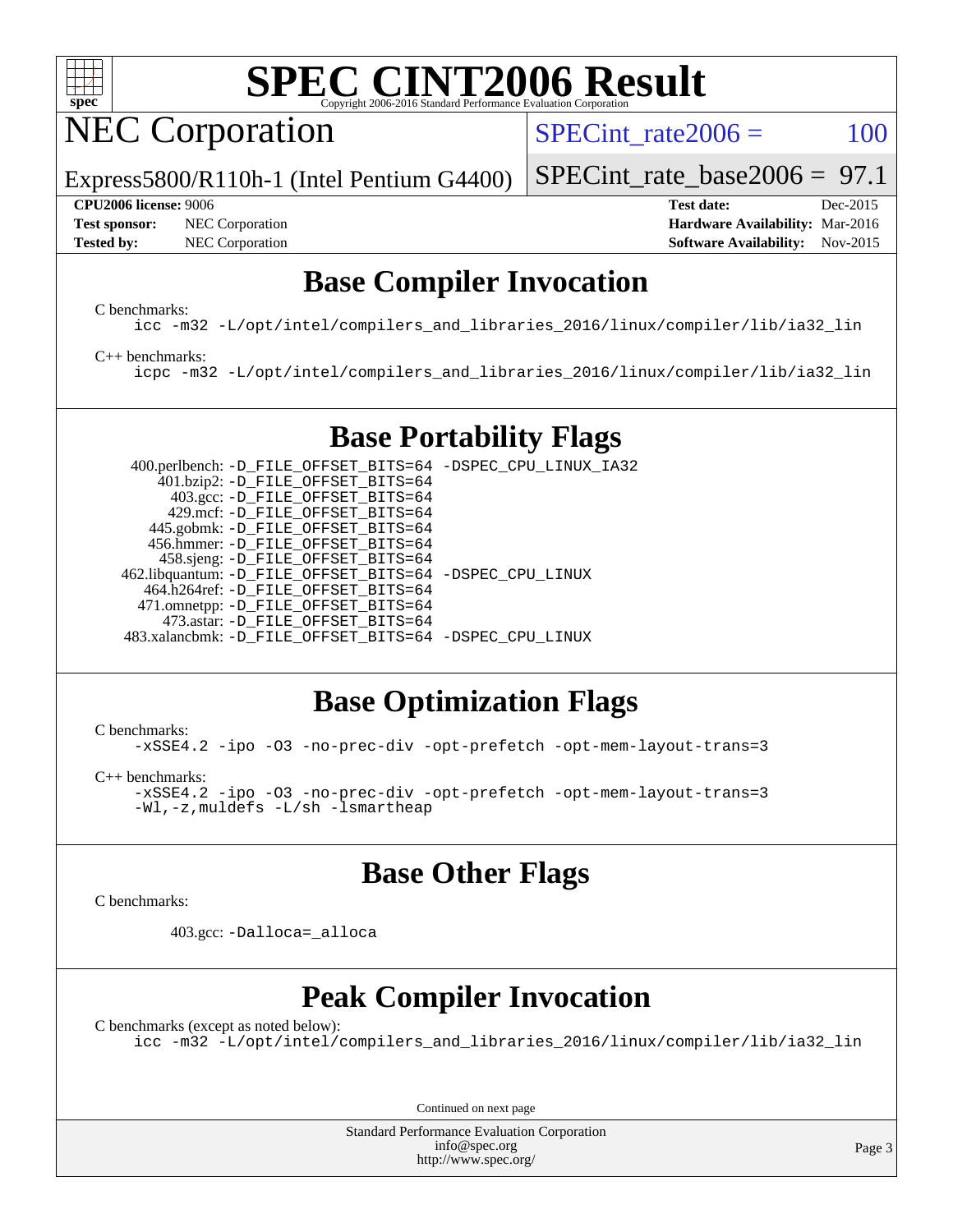

NEC Corporation

SPECint rate $2006 = 100$ 

Express5800/R110h-1 (Intel Pentium G4400)

[SPECint\\_rate\\_base2006 =](http://www.spec.org/auto/cpu2006/Docs/result-fields.html#SPECintratebase2006) 97.1

**[Tested by:](http://www.spec.org/auto/cpu2006/Docs/result-fields.html#Testedby)** NEC Corporation **[Software Availability:](http://www.spec.org/auto/cpu2006/Docs/result-fields.html#SoftwareAvailability)** Nov-2015

**[CPU2006 license:](http://www.spec.org/auto/cpu2006/Docs/result-fields.html#CPU2006license)** 9006 **[Test date:](http://www.spec.org/auto/cpu2006/Docs/result-fields.html#Testdate)** Dec-2015 **[Test sponsor:](http://www.spec.org/auto/cpu2006/Docs/result-fields.html#Testsponsor)** NEC Corporation **NEC Corporation [Hardware Availability:](http://www.spec.org/auto/cpu2006/Docs/result-fields.html#HardwareAvailability)** Mar-2016

# **[Peak Compiler Invocation \(Continued\)](http://www.spec.org/auto/cpu2006/Docs/result-fields.html#PeakCompilerInvocation)**

400.perlbench: [icc -m64](http://www.spec.org/cpu2006/results/res2016q1/cpu2006-20160125-38816.flags.html#user_peakCCLD400_perlbench_intel_icc_64bit_bda6cc9af1fdbb0edc3795bac97ada53)

401.bzip2: [icc -m64](http://www.spec.org/cpu2006/results/res2016q1/cpu2006-20160125-38816.flags.html#user_peakCCLD401_bzip2_intel_icc_64bit_bda6cc9af1fdbb0edc3795bac97ada53)

456.hmmer: [icc -m64](http://www.spec.org/cpu2006/results/res2016q1/cpu2006-20160125-38816.flags.html#user_peakCCLD456_hmmer_intel_icc_64bit_bda6cc9af1fdbb0edc3795bac97ada53)

458.sjeng: [icc -m64](http://www.spec.org/cpu2006/results/res2016q1/cpu2006-20160125-38816.flags.html#user_peakCCLD458_sjeng_intel_icc_64bit_bda6cc9af1fdbb0edc3795bac97ada53)

[C++ benchmarks:](http://www.spec.org/auto/cpu2006/Docs/result-fields.html#CXXbenchmarks)

[icpc -m32 -L/opt/intel/compilers\\_and\\_libraries\\_2016/linux/compiler/lib/ia32\\_lin](http://www.spec.org/cpu2006/results/res2016q1/cpu2006-20160125-38816.flags.html#user_CXXpeak_intel_icpc_b4f50a394bdb4597aa5879c16bc3f5c5)

## **[Peak Portability Flags](http://www.spec.org/auto/cpu2006/Docs/result-fields.html#PeakPortabilityFlags)**

 400.perlbench: [-D\\_FILE\\_OFFSET\\_BITS=64](http://www.spec.org/cpu2006/results/res2016q1/cpu2006-20160125-38816.flags.html#user_peakPORTABILITY400_perlbench_file_offset_bits_64_438cf9856305ebd76870a2c6dc2689ab) [-DSPEC\\_CPU\\_LP64](http://www.spec.org/cpu2006/results/res2016q1/cpu2006-20160125-38816.flags.html#b400.perlbench_peakCPORTABILITY_DSPEC_CPU_LP64) [-DSPEC\\_CPU\\_LINUX\\_X64](http://www.spec.org/cpu2006/results/res2016q1/cpu2006-20160125-38816.flags.html#b400.perlbench_peakCPORTABILITY_DSPEC_CPU_LINUX_X64) 401.bzip2: [-D\\_FILE\\_OFFSET\\_BITS=64](http://www.spec.org/cpu2006/results/res2016q1/cpu2006-20160125-38816.flags.html#user_peakPORTABILITY401_bzip2_file_offset_bits_64_438cf9856305ebd76870a2c6dc2689ab) [-DSPEC\\_CPU\\_LP64](http://www.spec.org/cpu2006/results/res2016q1/cpu2006-20160125-38816.flags.html#suite_peakCPORTABILITY401_bzip2_DSPEC_CPU_LP64) 403.gcc: [-D\\_FILE\\_OFFSET\\_BITS=64](http://www.spec.org/cpu2006/results/res2016q1/cpu2006-20160125-38816.flags.html#user_peakPORTABILITY403_gcc_file_offset_bits_64_438cf9856305ebd76870a2c6dc2689ab) 429.mcf: [-D\\_FILE\\_OFFSET\\_BITS=64](http://www.spec.org/cpu2006/results/res2016q1/cpu2006-20160125-38816.flags.html#user_peakPORTABILITY429_mcf_file_offset_bits_64_438cf9856305ebd76870a2c6dc2689ab) 445.gobmk: [-D\\_FILE\\_OFFSET\\_BITS=64](http://www.spec.org/cpu2006/results/res2016q1/cpu2006-20160125-38816.flags.html#user_peakPORTABILITY445_gobmk_file_offset_bits_64_438cf9856305ebd76870a2c6dc2689ab) 456.hmmer: [-D\\_FILE\\_OFFSET\\_BITS=64](http://www.spec.org/cpu2006/results/res2016q1/cpu2006-20160125-38816.flags.html#user_peakPORTABILITY456_hmmer_file_offset_bits_64_438cf9856305ebd76870a2c6dc2689ab) [-DSPEC\\_CPU\\_LP64](http://www.spec.org/cpu2006/results/res2016q1/cpu2006-20160125-38816.flags.html#suite_peakCPORTABILITY456_hmmer_DSPEC_CPU_LP64) 458.sjeng: [-D\\_FILE\\_OFFSET\\_BITS=64](http://www.spec.org/cpu2006/results/res2016q1/cpu2006-20160125-38816.flags.html#user_peakPORTABILITY458_sjeng_file_offset_bits_64_438cf9856305ebd76870a2c6dc2689ab) [-DSPEC\\_CPU\\_LP64](http://www.spec.org/cpu2006/results/res2016q1/cpu2006-20160125-38816.flags.html#suite_peakCPORTABILITY458_sjeng_DSPEC_CPU_LP64) 462.libquantum: [-D\\_FILE\\_OFFSET\\_BITS=64](http://www.spec.org/cpu2006/results/res2016q1/cpu2006-20160125-38816.flags.html#user_peakPORTABILITY462_libquantum_file_offset_bits_64_438cf9856305ebd76870a2c6dc2689ab) [-DSPEC\\_CPU\\_LINUX](http://www.spec.org/cpu2006/results/res2016q1/cpu2006-20160125-38816.flags.html#b462.libquantum_peakCPORTABILITY_DSPEC_CPU_LINUX) 464.h264ref: [-D\\_FILE\\_OFFSET\\_BITS=64](http://www.spec.org/cpu2006/results/res2016q1/cpu2006-20160125-38816.flags.html#user_peakPORTABILITY464_h264ref_file_offset_bits_64_438cf9856305ebd76870a2c6dc2689ab) 471.omnetpp: [-D\\_FILE\\_OFFSET\\_BITS=64](http://www.spec.org/cpu2006/results/res2016q1/cpu2006-20160125-38816.flags.html#user_peakPORTABILITY471_omnetpp_file_offset_bits_64_438cf9856305ebd76870a2c6dc2689ab) 473.astar: [-D\\_FILE\\_OFFSET\\_BITS=64](http://www.spec.org/cpu2006/results/res2016q1/cpu2006-20160125-38816.flags.html#user_peakPORTABILITY473_astar_file_offset_bits_64_438cf9856305ebd76870a2c6dc2689ab) 483.xalancbmk: [-D\\_FILE\\_OFFSET\\_BITS=64](http://www.spec.org/cpu2006/results/res2016q1/cpu2006-20160125-38816.flags.html#user_peakPORTABILITY483_xalancbmk_file_offset_bits_64_438cf9856305ebd76870a2c6dc2689ab) [-DSPEC\\_CPU\\_LINUX](http://www.spec.org/cpu2006/results/res2016q1/cpu2006-20160125-38816.flags.html#b483.xalancbmk_peakCXXPORTABILITY_DSPEC_CPU_LINUX)

## **[Peak Optimization Flags](http://www.spec.org/auto/cpu2006/Docs/result-fields.html#PeakOptimizationFlags)**

[C benchmarks](http://www.spec.org/auto/cpu2006/Docs/result-fields.html#Cbenchmarks):

 400.perlbench: [-xSSE4.2](http://www.spec.org/cpu2006/results/res2016q1/cpu2006-20160125-38816.flags.html#user_peakPASS2_CFLAGSPASS2_LDCFLAGS400_perlbench_f-xSSE42_f91528193cf0b216347adb8b939d4107)(pass 2) [-prof-gen:threadsafe](http://www.spec.org/cpu2006/results/res2016q1/cpu2006-20160125-38816.flags.html#user_peakPASS1_CFLAGSPASS1_LDCFLAGS400_perlbench_prof_gen_21a26eb79f378b550acd7bec9fe4467a)(pass 1) [-ipo](http://www.spec.org/cpu2006/results/res2016q1/cpu2006-20160125-38816.flags.html#user_peakPASS2_CFLAGSPASS2_LDCFLAGS400_perlbench_f-ipo)(pass 2)  $-$ O3(pass 2)  $-$ no-prec-div(pass 2)  $-$ par-num-threads=1(pass 1) [-prof-use](http://www.spec.org/cpu2006/results/res2016q1/cpu2006-20160125-38816.flags.html#user_peakPASS2_CFLAGSPASS2_LDCFLAGS400_perlbench_prof_use_bccf7792157ff70d64e32fe3e1250b55)(pass 2) [-auto-ilp32](http://www.spec.org/cpu2006/results/res2016q1/cpu2006-20160125-38816.flags.html#user_peakCOPTIMIZE400_perlbench_f-auto-ilp32) 401.bzip2: [-xSSE4.2](http://www.spec.org/cpu2006/results/res2016q1/cpu2006-20160125-38816.flags.html#user_peakPASS2_CFLAGSPASS2_LDCFLAGS401_bzip2_f-xSSE42_f91528193cf0b216347adb8b939d4107)(pass 2) [-prof-gen:threadsafe](http://www.spec.org/cpu2006/results/res2016q1/cpu2006-20160125-38816.flags.html#user_peakPASS1_CFLAGSPASS1_LDCFLAGS401_bzip2_prof_gen_21a26eb79f378b550acd7bec9fe4467a)(pass 1) [-ipo](http://www.spec.org/cpu2006/results/res2016q1/cpu2006-20160125-38816.flags.html#user_peakPASS2_CFLAGSPASS2_LDCFLAGS401_bzip2_f-ipo)(pass 2)  $-03$ (pass 2)  $-$ no-prec-div(pass 2) [-par-num-threads=1](http://www.spec.org/cpu2006/results/res2016q1/cpu2006-20160125-38816.flags.html#user_peakPASS1_CFLAGSPASS1_LDCFLAGS401_bzip2_par_num_threads_786a6ff141b4e9e90432e998842df6c2)(pass 1) [-prof-use](http://www.spec.org/cpu2006/results/res2016q1/cpu2006-20160125-38816.flags.html#user_peakPASS2_CFLAGSPASS2_LDCFLAGS401_bzip2_prof_use_bccf7792157ff70d64e32fe3e1250b55)(pass 2) [-opt-prefetch](http://www.spec.org/cpu2006/results/res2016q1/cpu2006-20160125-38816.flags.html#user_peakCOPTIMIZE401_bzip2_f-opt-prefetch) [-auto-ilp32](http://www.spec.org/cpu2006/results/res2016q1/cpu2006-20160125-38816.flags.html#user_peakCOPTIMIZE401_bzip2_f-auto-ilp32) [-ansi-alias](http://www.spec.org/cpu2006/results/res2016q1/cpu2006-20160125-38816.flags.html#user_peakCOPTIMIZE401_bzip2_f-ansi-alias)  $403.\text{gcc: basepeak}$  = yes

 $429$ .mcf: basepeak = yes

445.gobmk: basepeak = yes

456.hmmer: [-xSSE4.2](http://www.spec.org/cpu2006/results/res2016q1/cpu2006-20160125-38816.flags.html#user_peakCOPTIMIZE456_hmmer_f-xSSE42_f91528193cf0b216347adb8b939d4107) [-ipo](http://www.spec.org/cpu2006/results/res2016q1/cpu2006-20160125-38816.flags.html#user_peakCOPTIMIZE456_hmmer_f-ipo) [-O3](http://www.spec.org/cpu2006/results/res2016q1/cpu2006-20160125-38816.flags.html#user_peakCOPTIMIZE456_hmmer_f-O3) [-no-prec-div](http://www.spec.org/cpu2006/results/res2016q1/cpu2006-20160125-38816.flags.html#user_peakCOPTIMIZE456_hmmer_f-no-prec-div) [-unroll2](http://www.spec.org/cpu2006/results/res2016q1/cpu2006-20160125-38816.flags.html#user_peakCOPTIMIZE456_hmmer_f-unroll_784dae83bebfb236979b41d2422d7ec2) [-auto-ilp32](http://www.spec.org/cpu2006/results/res2016q1/cpu2006-20160125-38816.flags.html#user_peakCOPTIMIZE456_hmmer_f-auto-ilp32)

Continued on next page

Standard Performance Evaluation Corporation [info@spec.org](mailto:info@spec.org) <http://www.spec.org/>